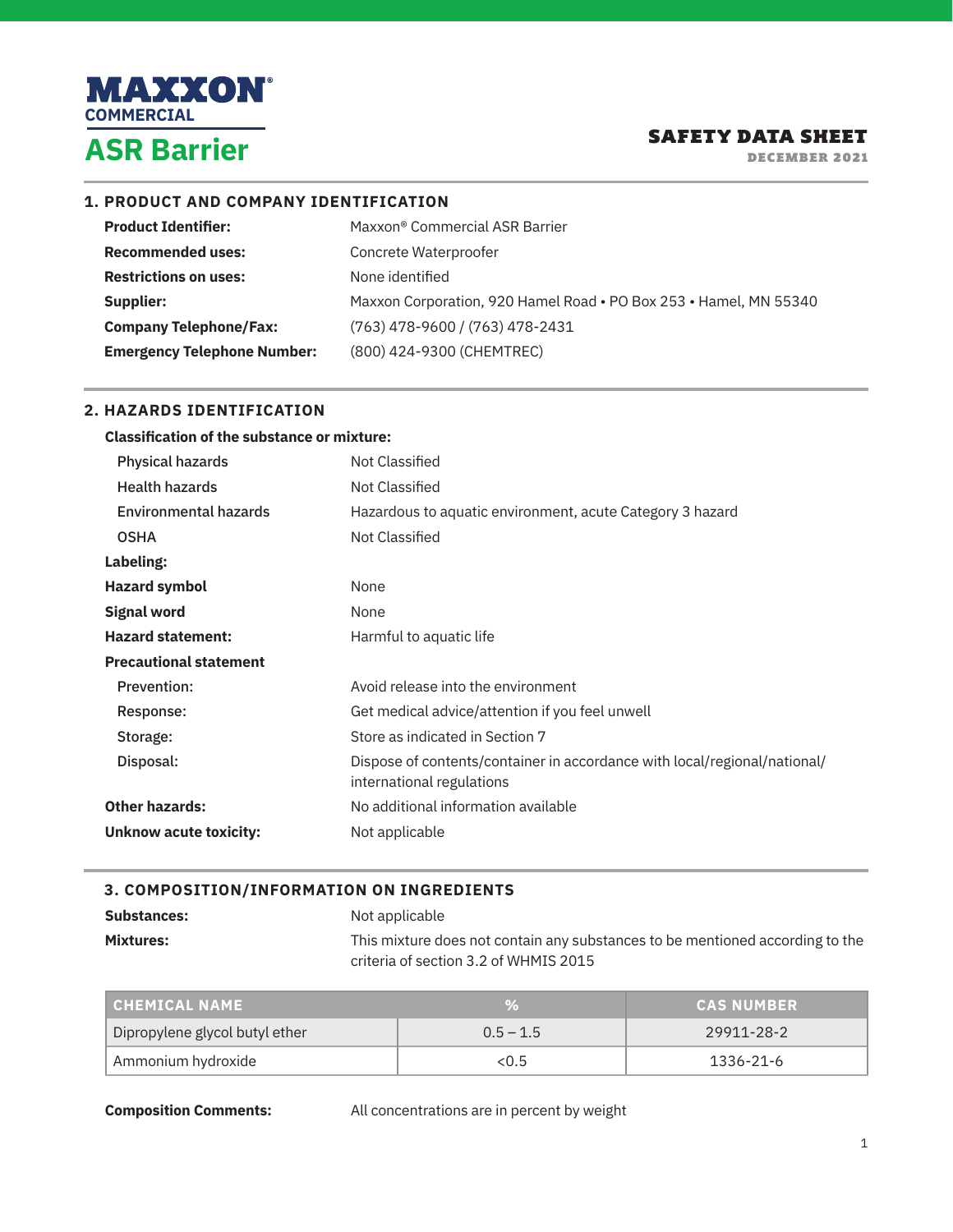

DECEMBER 2021

| <b>4. FIRST AID MEASURES</b>                        |                                                                                                                                                                         |  |
|-----------------------------------------------------|-------------------------------------------------------------------------------------------------------------------------------------------------------------------------|--|
| <b>Inhalation:</b>                                  | Move to fresh air. Call a physician if symptoms develop or persist                                                                                                      |  |
| <b>Skin contact:</b>                                | Wash skin with soap and water. Obtain medical attention if irritation develops<br>and persists.                                                                         |  |
| Eye contact:                                        | Rinse with water. Remove contact lenses, if resent and easy to do. Continue<br>rinsing. Get medical attention if irritation develops and persists.                      |  |
| <b>Ingestion:</b>                                   | Rinse mouth. Do not induce vomiting without medial advice. Never give<br>anything by mouth to an unconscious person. Get medical advice/attention if<br>symptoms occur. |  |
| Most important symptoms/effects, acute and delayed. |                                                                                                                                                                         |  |
| Symptoms/effects after                              |                                                                                                                                                                         |  |
| eye contact:                                        | Direct contact with eyes may cause temporary irritation.                                                                                                                |  |
|                                                     | Indication of immediate medical attention and special treatment needed, if necessary.                                                                                   |  |
| Other medical advice<br>or treatment:               | Treat symptomatically.                                                                                                                                                  |  |
| <b>General information:</b>                         | Ensure that medical personal are aware of the material(s) involved, and take<br>precautions to protect themselves.                                                      |  |

## **5. FIRE FIGHTING MEASURES**

| <b>Extinguishing media</b>                                                |                                                                                                                            |
|---------------------------------------------------------------------------|----------------------------------------------------------------------------------------------------------------------------|
| Suitable extinguishing media:                                             | Carbon dioxide (CO2), dry chemical power, foam, water fog.                                                                 |
| Unsuitable extinguishing media:                                           | Do not use water jet as an extinguisher as it will spread the fire.                                                        |
| Specific hazards arising from<br>the product:                             | During fire, gases hazardous to health may include, and are not limited to:<br>Oxides of carbon, ammonia, nitrogen oxides. |
| <b>Special protective equipment</b><br>and precautions for fire-fighters: | Wear full fire fighting turn-out gear (full Bunker gear) and respiratory<br>protection (SCBA).                             |
| <b>Fire-fighting equipment</b>                                            |                                                                                                                            |
| and instructions:                                                         | Keep upwind of the fire. Move containers from fire area if can do so without risk.                                         |
| <b>Specific Methods:</b>                                                  | Use standard firefighting procedures and consider the hazards of other involved<br>materials.                              |
| <b>General fire hazards:</b>                                              | No unusual fire or explosive hazards noted.                                                                                |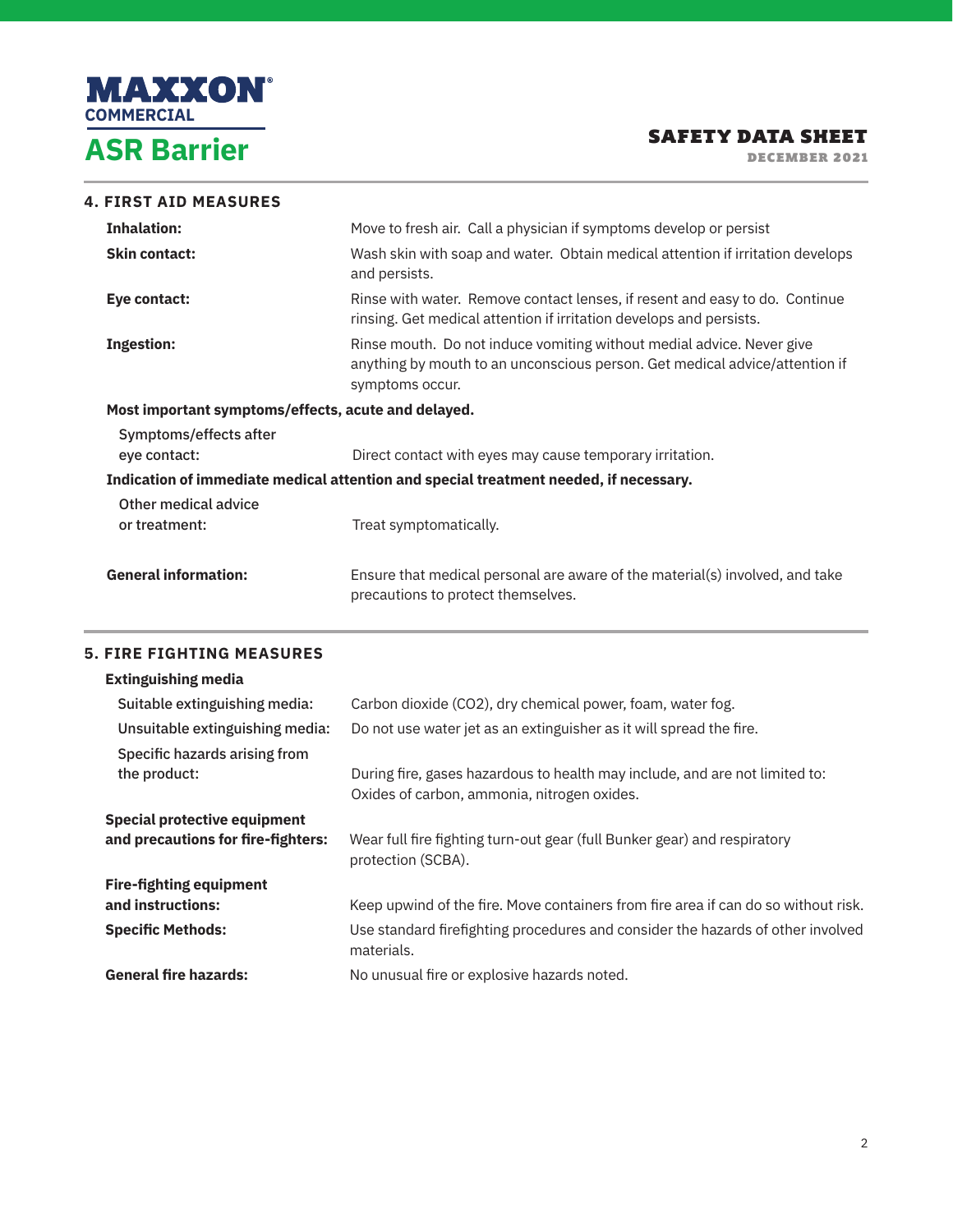

DECEMBER 2021

## **6. ACCIDENTAL RELEASE MEASURES**

#### **Personal precautions, protective equipment, and emergency procedures**

| <b>General measures:</b><br>Methods and material for containment and cleaning up | Keep unnecessary personnel away. Keep people away from and upwind of spill/<br>leak. Wear appropriate protective equipment and clothing during clean-up.<br>Ensure adequate ventilation. Local authorities should be advised if significant<br>spillages cannot be contained. For personal protection, see section 8 of the<br>SDS. |
|----------------------------------------------------------------------------------|-------------------------------------------------------------------------------------------------------------------------------------------------------------------------------------------------------------------------------------------------------------------------------------------------------------------------------------|
| For containment:                                                                 | This product is miscible in water. Prevent product from entering drains.                                                                                                                                                                                                                                                            |
| <b>Methods for cleaning up</b>                                                   |                                                                                                                                                                                                                                                                                                                                     |
| Small spill:                                                                     | Wipe up with adsorbent material (e.g. cloth, fleece). Clean surface thoroughly to<br>remove residual contamination. Never return spills to original containers for re-<br>use. Never return spills to original containers for re-use. For waste dispoal, see<br>section 13 of the SDS.                                              |
| Large spill:                                                                     | Stop the flow of material, if this is without risk. Dike the spilled material,<br>where this is possible. Absorb in vermiculite, dry sand or earth and place into<br>containers. Following product recovery, flush area with water.                                                                                                 |
| <b>Environmental precautions:</b>                                                | Avoid release into the environment. Inform appropriate managerial or<br>supervisory personnel of all environmental releases. Prevent further leakage or<br>spillage if safe to do so.                                                                                                                                               |
| <b>7. HANDLING AND STORAGE</b>                                                   |                                                                                                                                                                                                                                                                                                                                     |
| <b>Precautions for safe handling:</b>                                            | Avoid breathing vapor or mist. Provide adequate ventilation. Wear appropriate<br>personal protective equipment. Avoid release to the environment.                                                                                                                                                                                   |
| <b>Hygiene measures:</b>                                                         | Wash contaminated clothing before reuse. Always wash hands after handling                                                                                                                                                                                                                                                           |

# the product.

**Conditions for safe storage, including any incompatibilities**  Storage conditions: Store in tightly closed original container. Store away from incompatible materials (See section 10 of SDS).

## **8. EXPOSURE CONTROLS / PERSONAL PROTECTION**

## **Occupational exposure limits US. ACGIH Threshold Limits**

| <b>COMPONENTS</b>                  | <b>TYPE</b> | <b>VALUE</b> |
|------------------------------------|-------------|--------------|
| Ammonium hydroxide (CAS 1336-21-6) | <b>STEL</b> | 35 ppm       |
|                                    | <b>TWA</b>  | 25 ppm       |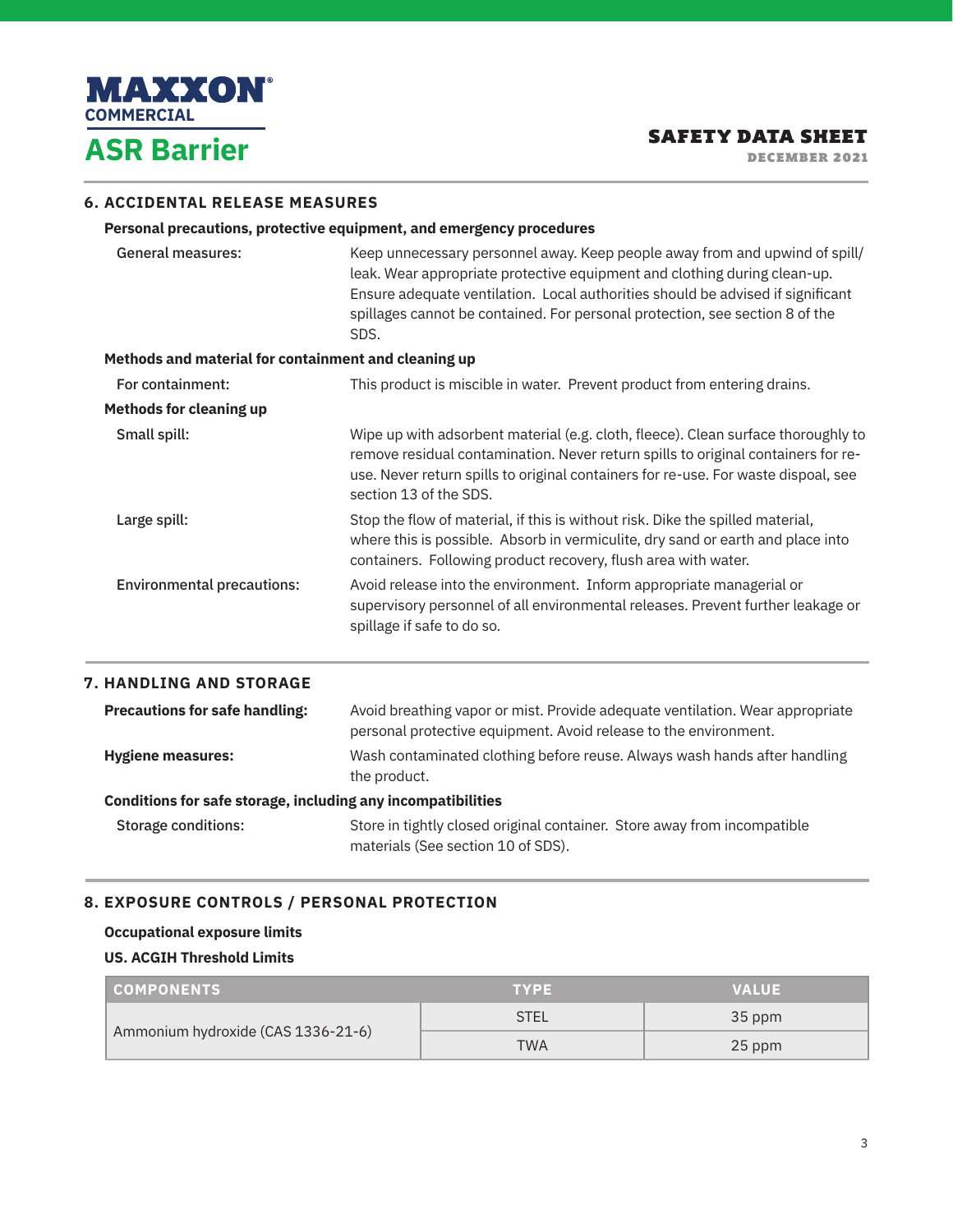

DECEMBER 2021

## **8. EXPOSURE CONTROLS / PERSONAL PROTECTION** *Continued*

## **US. NIOSH: Pocket Guide to Chemical Hazards**

| <b>COMPONENTS</b>                                                                                                                                                                                                                                                              | <b>TYPE</b> | <b>VALUE</b>        |
|--------------------------------------------------------------------------------------------------------------------------------------------------------------------------------------------------------------------------------------------------------------------------------|-------------|---------------------|
| Ammonium hydroxide (CAS 1336-21-6)                                                                                                                                                                                                                                             | <b>STEL</b> | $27 \text{ mg/m}^3$ |
|                                                                                                                                                                                                                                                                                | <b>STEL</b> | 35 ppm              |
|                                                                                                                                                                                                                                                                                | <b>TWA</b>  | $18 \text{ mg/m}^3$ |
|                                                                                                                                                                                                                                                                                | <b>TWA</b>  | 25 ppm              |
| <b>Mittel and and Historical Continues of</b><br>The contribution of the contract of the transfer of the contract of the control of the control of the control of the control of the control of the control of the control of the control of the control of the control of the |             |                     |

**Biological limit values:** No biological exposure limits noted for ingredient(s). **Appropriate engineering controls:** Good general ventilation should be used. Ventilation rates should be match to conditions. If applicable, use process enclosures, local exhaust ventilation, or other engineering controls to be maintain airborne levels below recommended exposure limits. If exposure limits have not been established, maintain airborne levels to an acceptable level.

## **Individual protection measures/personal protective equipment:**

| Eye/face protection:            | Wear safety glasses with side shields (or goggles).                                                                                                                                                                     |
|---------------------------------|-------------------------------------------------------------------------------------------------------------------------------------------------------------------------------------------------------------------------|
|                                 | Skin protection - Hand protection: Wear appropriate chemical resistant gloves.                                                                                                                                          |
| Skin protection – Other:        | Wear suitable protective clothing.                                                                                                                                                                                      |
| <b>Respiratory protection:</b>  | In case of insufficient ventilation, wear suitable respiratory equipment.                                                                                                                                               |
| Thermal hazard:                 | Wear appropriate thermal protective clothing, when necessary.                                                                                                                                                           |
| General hygiene considerations: | Always observe good personal hygiene measures, such as washing after<br>handling material and before eating, drinking, and/or smoking. Routinely wash<br>work clothing and protective equipment to remove contaminants. |

## **9. PHYSICAL AND CHEMICAL PROPERTIES**

| <b>Appearance</b>               |                  |
|---------------------------------|------------------|
| Physical state:                 | Liquid           |
| Form:                           | Liquid           |
| Color:                          | Milky white      |
| Odor:                           | Slight           |
| Odor threshold:                 | Not available    |
| pH:                             | $8 - 10$         |
| Melting point / freezing point: | 32°F (0 °C)      |
| <b>Initial boiling point</b>    |                  |
| and boiling rang:               | >212°F (>100 °C) |
| <b>Flash point:</b>             | Not available    |
| <b>Evaporation rate:</b>        | Not available    |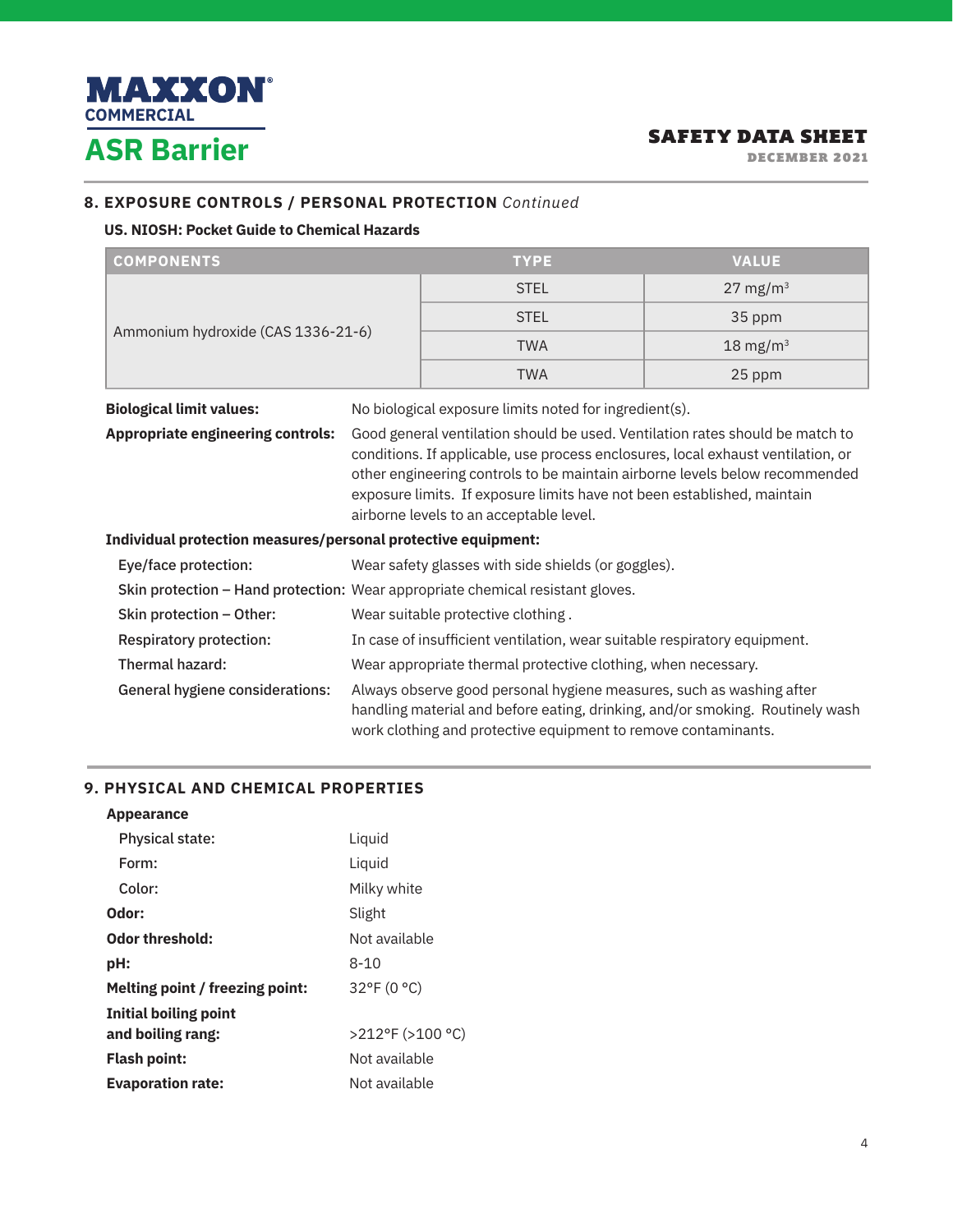

DECEMBER 2021

#### **9. PHYSICAL AND CHEMICAL PROPERTIES** *Continued*

**Flammability (solid, gas):** Not available **Lower and upper flammability or explosive limits** Flammability limit – lower (%): Not available Flammability limit – upper (%): Not available Explosive limit – lower (%): Not available Explosive limit – upper (%): Not available **Vapor pressure:** Not available **Vapor density:** Not available **Relative density:** Not available **Solubility(ies): Solubility (water)** Not available **Partition co-efficient n-octanol/water:** Not available Auto-ignition temperature: Not available **Decomposition temperature:** Not available **Other information**  Explosive properties: Not available Oxidizing properties: Not available VOC: Not available

## **10. STABILITY AND REACTIVITY**

| <b>Reactivity:</b>                          | This product is stable and non-reactive under normal conditions of use, storage<br>and transport. |
|---------------------------------------------|---------------------------------------------------------------------------------------------------|
| <b>Chemical stability:</b>                  | Stable under normal conditions.                                                                   |
| <b>Possibility of</b>                       |                                                                                                   |
| hazardous reactions:                        | No dangerous reactions known under normal conditions of use.                                      |
| <b>Conditions to avoid:</b>                 | Heat. Ignition sources. Contact with incompatible materials.<br>Keep from freezing.               |
| <b>Incompatible materials:</b>              | Strong oxidizing agents. Halogens. Acids.                                                         |
| <b>Hazardous decomposition</b><br>products: | No hazardous decomposition products are known.                                                    |

## **11. TOXICOLOGICAL INFORMATION**

#### **Information on toxicological likely routes of exposure**

| Inhalation:   | Prolonged inhalation may be harmful.                     |
|---------------|----------------------------------------------------------|
| Skin contact: | Prolonged skin contact may cause temporary irritation.   |
| Eye contact:  | Direct contact with eyes may cause temporary irritation. |
| Ingestion:    | May cause discomfort is swallowed.                       |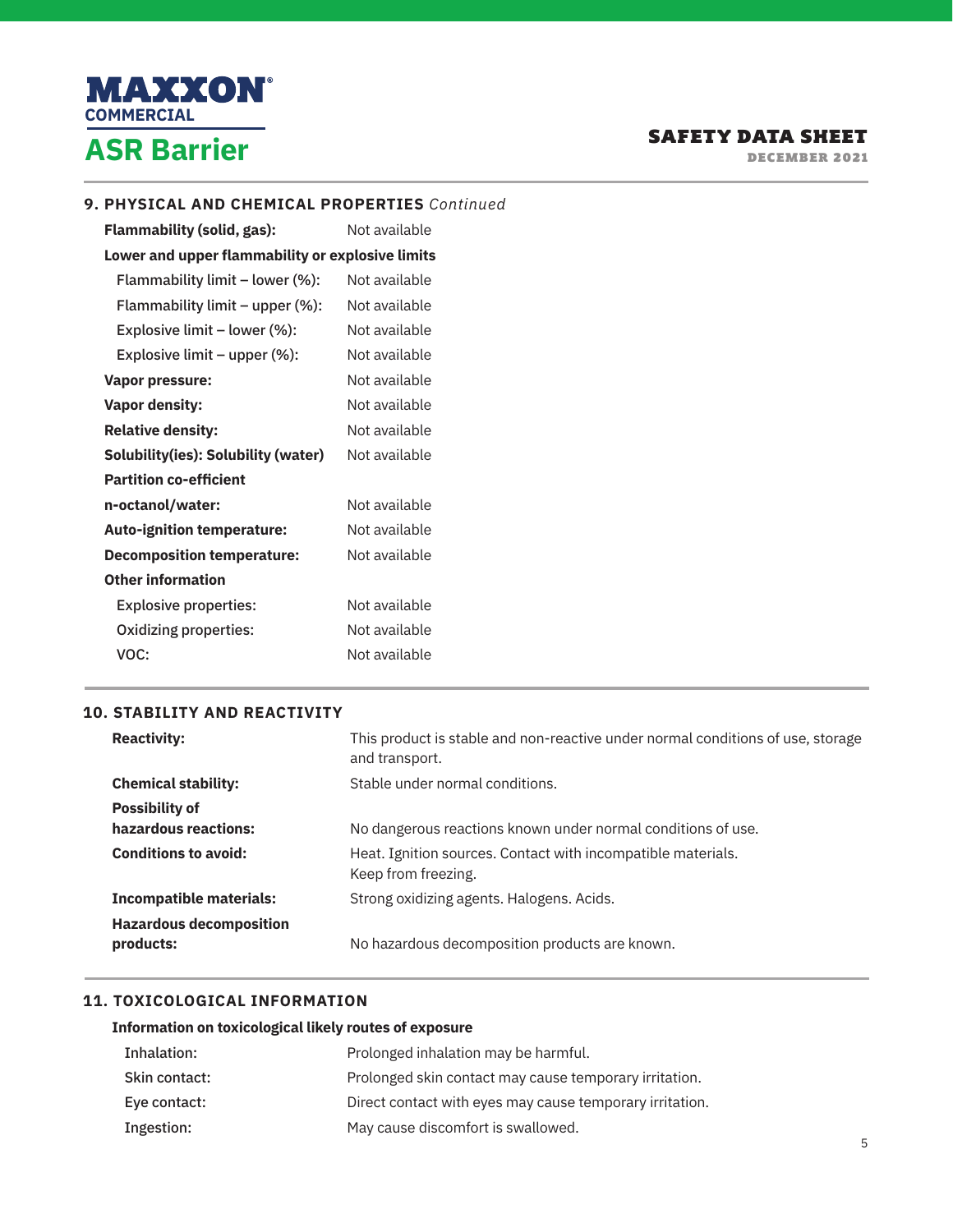

**11. TOXICOLOGICAL INFORMATION** *Continued*

## SAFETY DATA SHEET

DECEMBER 2021

| Symptoms related to<br>physical, chemical, and             |                                                                                                                         |
|------------------------------------------------------------|-------------------------------------------------------------------------------------------------------------------------|
| toxicological characteristics:                             | Direct contact with eyes may cause temporary irritation.                                                                |
| <b>Information on toxicological effects</b>                |                                                                                                                         |
| Acute toxicity:                                            | Not expected to be acutely toxic                                                                                        |
| Skin corrosion/irritation:                                 | Prolonged skin contact may cause temporary irritation.                                                                  |
| Serious eye                                                |                                                                                                                         |
| damage/eye irritation:                                     | Direct contact with eyes may cause temporary irritation.                                                                |
| <b>Respiratory or skin sensitization</b>                   |                                                                                                                         |
| Respiratory sensitization:                                 | Not a respiratory sensitizer.                                                                                           |
| <b>Skin Sensitization:</b>                                 | This product is not expected to cause skin sensitization.                                                               |
| Germ cell mutagenicity:                                    | No data is available to indicate product, or any components present at a great<br>than 0.1% are mutagenic or genotoxic. |
| Carcinogenicity:                                           | Not classifiable as to carcinogenicity to humans.                                                                       |
| <b>IARC Monographs:</b>                                    | Overall                                                                                                                 |
| <b>Evaluation of Carcinogenicity:</b>                      | Not listed                                                                                                              |
| <b>NTP Report on Carcinogens:</b>                          | Not listed                                                                                                              |
| <b>OSHA Specifically regulated Substances</b>              |                                                                                                                         |
| (29CRF 1910.001-1053)                                      | Not regulated                                                                                                           |
| <b>Reproductive toxicity</b>                               | Not classified                                                                                                          |
| <b>Specific target organ toxicity</b><br>- single exposure | Not classified                                                                                                          |
| <b>Specific target organ toxicity</b>                      |                                                                                                                         |
| - repeated exposure                                        | Not classified                                                                                                          |
| <b>Aspiration hazard</b>                                   | Not an aspiration hazard                                                                                                |
| <b>Chronic effects</b>                                     | Prolong inhalation may be harmful                                                                                       |
| <b>Further information:</b>                                | No other specific acute or chronic health impact noted                                                                  |

## **12. ECOLOGICAL INFORMATION**

**Other information:** None known

## **Toxicity**

**Ecotoxicity: Harmful to aquatic life** 

| <b>PRODUCT/INGREDIENT NAME</b>                         |  | <b>RESULTS</b>     | <b>SPECIES</b>               | <b>EXPOSURE</b> |
|--------------------------------------------------------|--|--------------------|------------------------------|-----------------|
| Ammonium hydroxide<br>$(CAS 1336 - 21 - 6)$            |  | $LC50 - 0.66$ mg/1 | Crustacea – Daphnia<br>magna | 48 hours        |
| <b>Persistence and degradability:</b>                  |  | No data available  |                              |                 |
| <b>Bioaccumulative potential:</b><br>No data available |  |                    |                              |                 |
| Mobility in soil:<br>No data available                 |  |                    |                              |                 |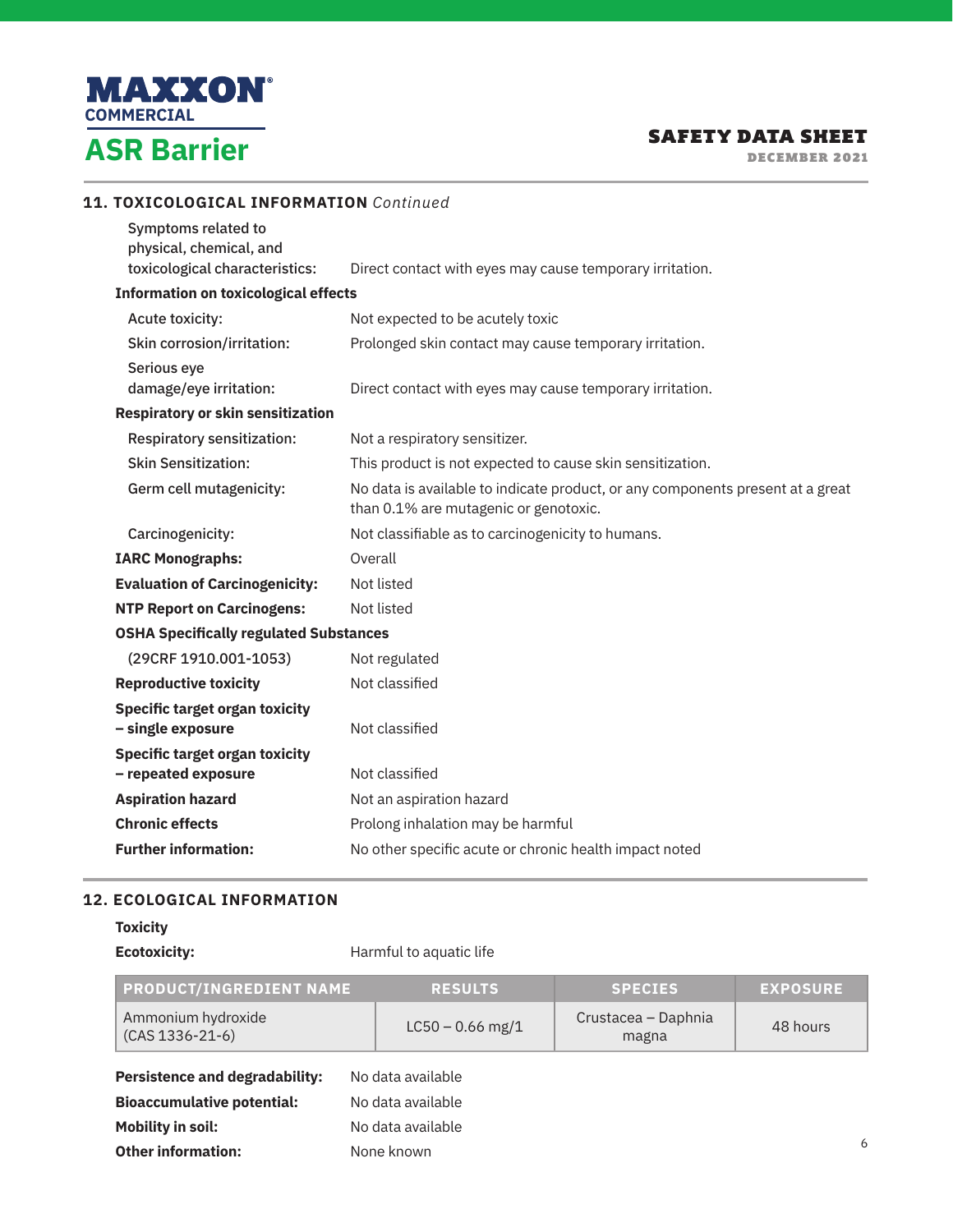

DECEMBER 2021

#### **13. DISPOSAL CONSIDERATIONS**

|  | <b>Disposal methods</b> |
|--|-------------------------|
|--|-------------------------|

| Disposal instructions:      | Dispose in accordance with applicable federal, state, and local regulations.<br>Recycle responsibly.              |
|-----------------------------|-------------------------------------------------------------------------------------------------------------------|
| Local disposal regulations: | Dispose of in accordance with local regulations.                                                                  |
| Hazardous waste code:       | The waste code should be assigned in discussion between the user, the<br>producer and the waste disposal company. |

## **13. DISPOSAL CONSIDERATIONS**

#### **Disposal methods**

| Regional legislation (waste): | Disposal must be done according to official regulations.                      |
|-------------------------------|-------------------------------------------------------------------------------|
| Product/Packaging disposal    |                                                                               |
| recommendations:              | Avoid release to the environment. Disposal must be done according to official |
|                               | regulations.                                                                  |

## **14. TRANSPORTATION INFORMATION**

| <b>Basic shipping description:</b>                                | In accordance with TDG.           |
|-------------------------------------------------------------------|-----------------------------------|
| <b>Transportation of</b>                                          |                                   |
| dangerous goods:                                                  | Not regulated for transport.      |
| Transport information / DOT:                                      | Not regulated as dangerous goods. |
| Air and sea transport                                             |                                   |
| <b>IMDG:</b>                                                      | Not regulated as dangerous goods. |
| <b>IATA:</b>                                                      | Not regulated as dangerous goods. |
| <b>Transport in bulk</b>                                          |                                   |
| <b>Transport in bulk according</b><br>to Annex II of MARPOL 73/78 |                                   |
| and the IBC Code:                                                 | Not established.                  |

#### **15. REGULATORY INFORMATION**

| <b>U.S. Federal regulations:</b>                                                 | TSCA 8(a) Pair acetaldehyde                                                              |
|----------------------------------------------------------------------------------|------------------------------------------------------------------------------------------|
|                                                                                  | TSCA 8(a) CDR Exempt/Partial exemption: Not determined                                   |
|                                                                                  | Clean Water Act (CWA) 311: vinyl acetate; Formaldehyde; acetaldehyde;<br>propylene oxide |
| <b>United States:</b>                                                            | All components are listed or exempted.                                                   |
| <b>Clean Air Act Section 112 (b)</b><br>Hazardous Air Pollutants (HAPs): Listed. |                                                                                          |
| <b>Clean Air Act Section 602 Class</b><br>I Substances:                          | Not listed.                                                                              |
| <b>Clean Air Act Section 602 Class</b><br>II Substances:                         | Not listed.                                                                              |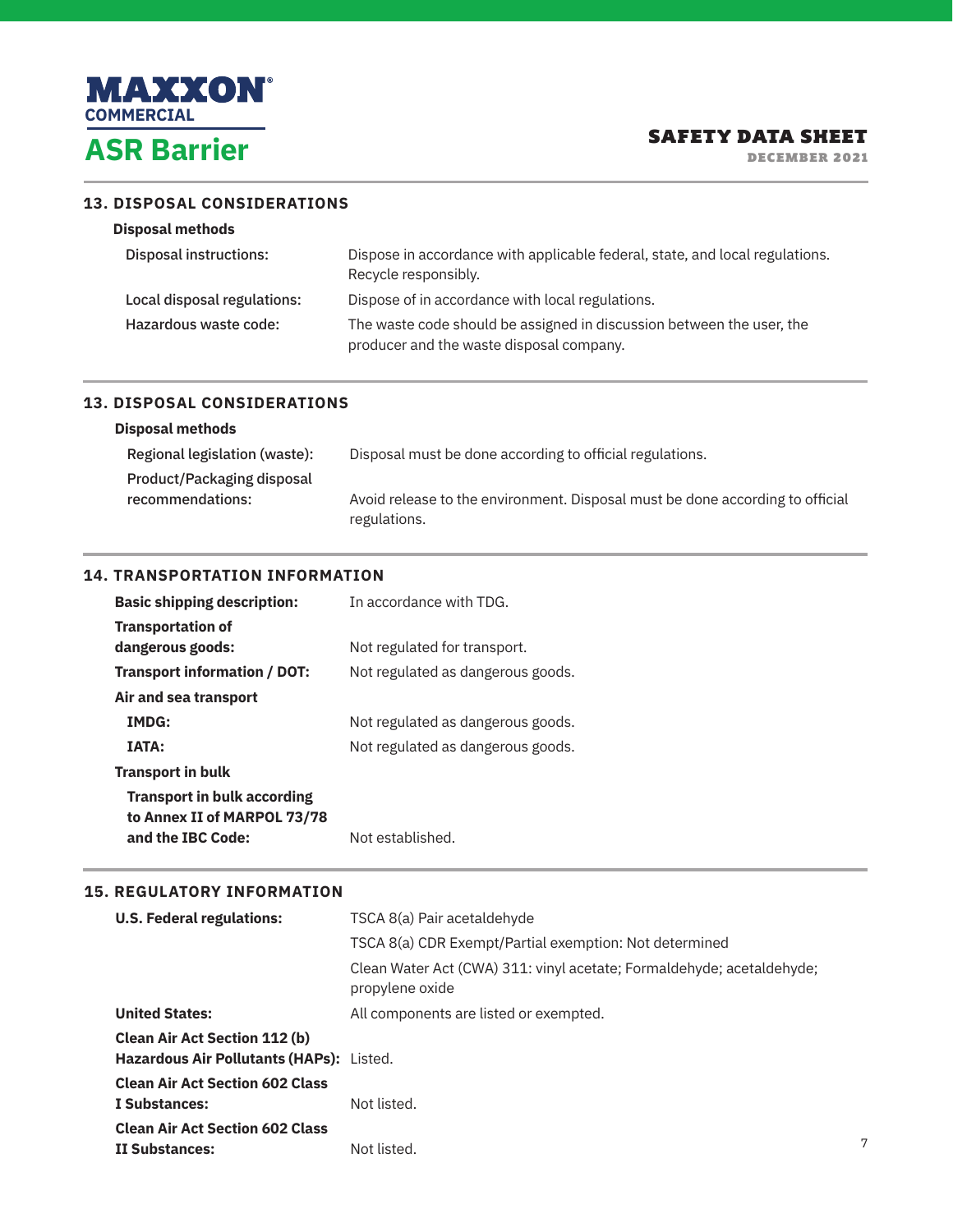

**Contract Contract** 

DECEMBER 2021

#### **15. REGULATORY INFORMATION** *Continued*

| <b>DEA List I Chemicals</b>  |            |
|------------------------------|------------|
| (Precursor Chemicals):       | Not listed |
| <b>DEA List II Chemicals</b> |            |
| (Essential Chemicals):       | Not listed |
| <b>SARA 302/304</b>          |            |

**Composition/information on ingredients**

| <b>NAME</b>                                                                         | %          | <b>EHS</b>    | <b>SARA 302 TPQ</b>                                                                                                               |           | <b>SARA 304 RQ</b> |                          |
|-------------------------------------------------------------------------------------|------------|---------------|-----------------------------------------------------------------------------------------------------------------------------------|-----------|--------------------|--------------------------|
|                                                                                     |            |               | (lbs)                                                                                                                             | (gallons) | (lbs)              | (gallons)                |
| Ethylene oxide                                                                      | < 0.1      | Yes           | 1000                                                                                                                              |           | 10                 | $\overline{\phantom{0}}$ |
| Propylene oxide                                                                     | $\leq 0.1$ | Yes           | 10000                                                                                                                             | 1444.3    | 100                | 14.4                     |
| Vinyl acetate                                                                       | $≤0.1$     | Yes           | 1000                                                                                                                              | 129       | 5000               | 644.8                    |
| Formaldehyde                                                                        | < 0.1      | <b>Yes</b>    | 500                                                                                                                               | 73.9      | 100                | 14.8                     |
| <b>SARA 304 RQ:</b>                                                                 |            |               | 5888241.2 lbs / 2673261.5 kg                                                                                                      |           |                    |                          |
| <b>SARA 311/312</b>                                                                 |            |               |                                                                                                                                   |           |                    |                          |
| <b>Classifications:</b>                                                             |            |               | ACUTE TOXICITY (oral) - Category 4                                                                                                |           |                    |                          |
|                                                                                     |            |               | SKIN IRRITATION - Category 2                                                                                                      |           |                    |                          |
|                                                                                     |            |               | SERIOUS EYE DAMAGE - Category 1                                                                                                   |           |                    |                          |
|                                                                                     |            |               | SKIN SENSITIZATION - Category 1                                                                                                   |           |                    |                          |
|                                                                                     |            |               | CARCINOGENICITY - Category 1A                                                                                                     |           |                    |                          |
|                                                                                     |            |               | SPECIFIC TARGET ORGAN TOXICITY (REPEATED EXPOSURE) (lungs)-Category 1                                                             |           |                    |                          |
| <b>US Federal regulations</b>                                                       |            |               | This product is not known to be a "Hazardous Chemical" as defined by the OSHA<br>HAZARD Communication Standard, 29 CFR 1910.1200. |           |                    |                          |
| <b>TSCA Section 12(b) Export</b>                                                    |            |               |                                                                                                                                   |           |                    |                          |
| Notification (40 CFR 707,<br>Subpt.D):                                              |            | Not regulated |                                                                                                                                   |           |                    |                          |
| <b>CERCLA Hazardous Substance</b><br>List (40 CFR302.4)                             |            |               |                                                                                                                                   |           |                    |                          |
| <b>Ammonium hydroxide</b><br>(CAS 1336-21-6):                                       |            | Listed        |                                                                                                                                   |           |                    |                          |
| <b>SARA 304 Emergency</b><br>release notification:                                  |            | Not regulated |                                                                                                                                   |           |                    |                          |
| <b>OSHA Specifically</b><br><b>Regulated Substances</b><br>(29 CFR 1910.1001-1053): |            | Not regulated |                                                                                                                                   |           |                    |                          |
| <b>Toxic Substances Control</b><br>Act (TSCA):                                      |            |               | All components of the mixture on the TSCA 8(b) Inventory are designated "active".                                                 |           |                    |                          |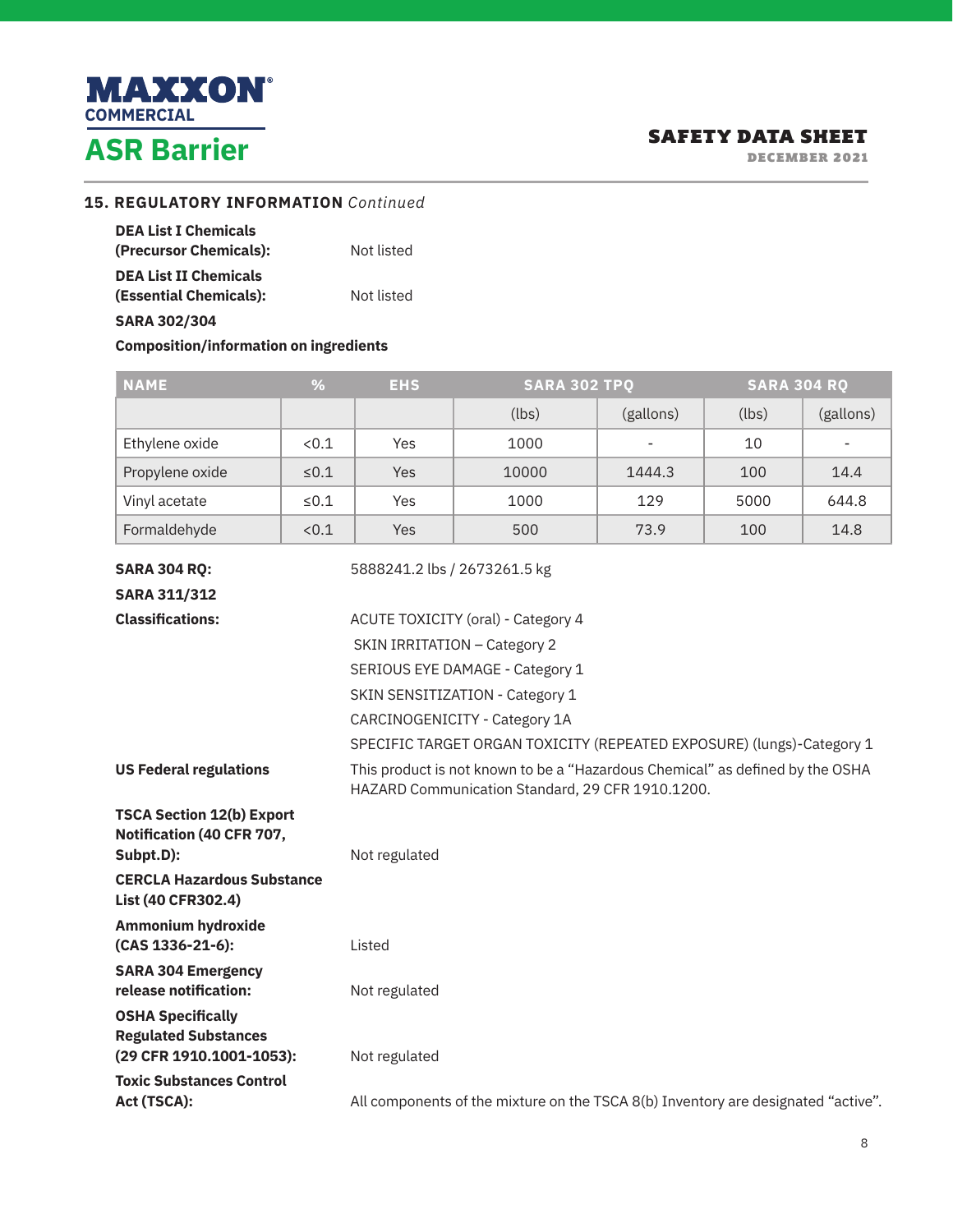

DECEMBER 2021

## **15. REGULATORY INFORMATION** *Continued*

**Superfund Amendments and Reauthorization Act of 1986 (SARA)**

| <b>SARA 302 Extremely</b><br>hazardous substance:                                              | <b>Not Listed</b>                                                                                                                                                                                                                                          |
|------------------------------------------------------------------------------------------------|------------------------------------------------------------------------------------------------------------------------------------------------------------------------------------------------------------------------------------------------------------|
| SARA 311/312                                                                                   |                                                                                                                                                                                                                                                            |
| Hazardous chemical:                                                                            | No.                                                                                                                                                                                                                                                        |
| SARA 313 (TRI reporting):                                                                      | Not regulated                                                                                                                                                                                                                                              |
| <b>Other federal regulations</b>                                                               |                                                                                                                                                                                                                                                            |
| <b>Clean Air Act (CAA) Section</b><br>112 Hazardous Air Pollutants<br>(HAPs) List:             | Not regulated                                                                                                                                                                                                                                              |
| <b>Clean Air Act (CAA) Section</b><br>112(r) Accidental Release<br>Prevention (40 CFR 68.130): | Not regulated                                                                                                                                                                                                                                              |
| <b>Safe Drinking Water Act</b><br>(SDWA):                                                      | Not regulated                                                                                                                                                                                                                                              |
| <b>US state regulations</b>                                                                    |                                                                                                                                                                                                                                                            |
| <b>US. Massachusetts RTK</b><br>- Substance List:                                              | Ammonium hydroxide (CAS 1336-21-6)                                                                                                                                                                                                                         |
| US. New Jersey Worker and<br><b>Community Right-to-Know Act:</b>                               | Ammonium hydroxide (CAS 1336-21-6)                                                                                                                                                                                                                         |
| US. Pennsylvania Worker and<br><b>Community Right-to-Know Law:</b>                             | Ammonium hydroxide (CAS 1336-21-6)                                                                                                                                                                                                                         |
| <b>US. Rhode Island RTK:</b>                                                                   | Not regulated.                                                                                                                                                                                                                                             |
| <b>California Proposition 65:</b>                                                              | California Safe Drinking Water and Toxic Enforcement Act of 1986 (Proposition<br>65): This material is not known to contain any chemicals currently listed<br>as carcinogens or reproductive toxins. For more information go to www.<br>P65Warnings.ca.gov |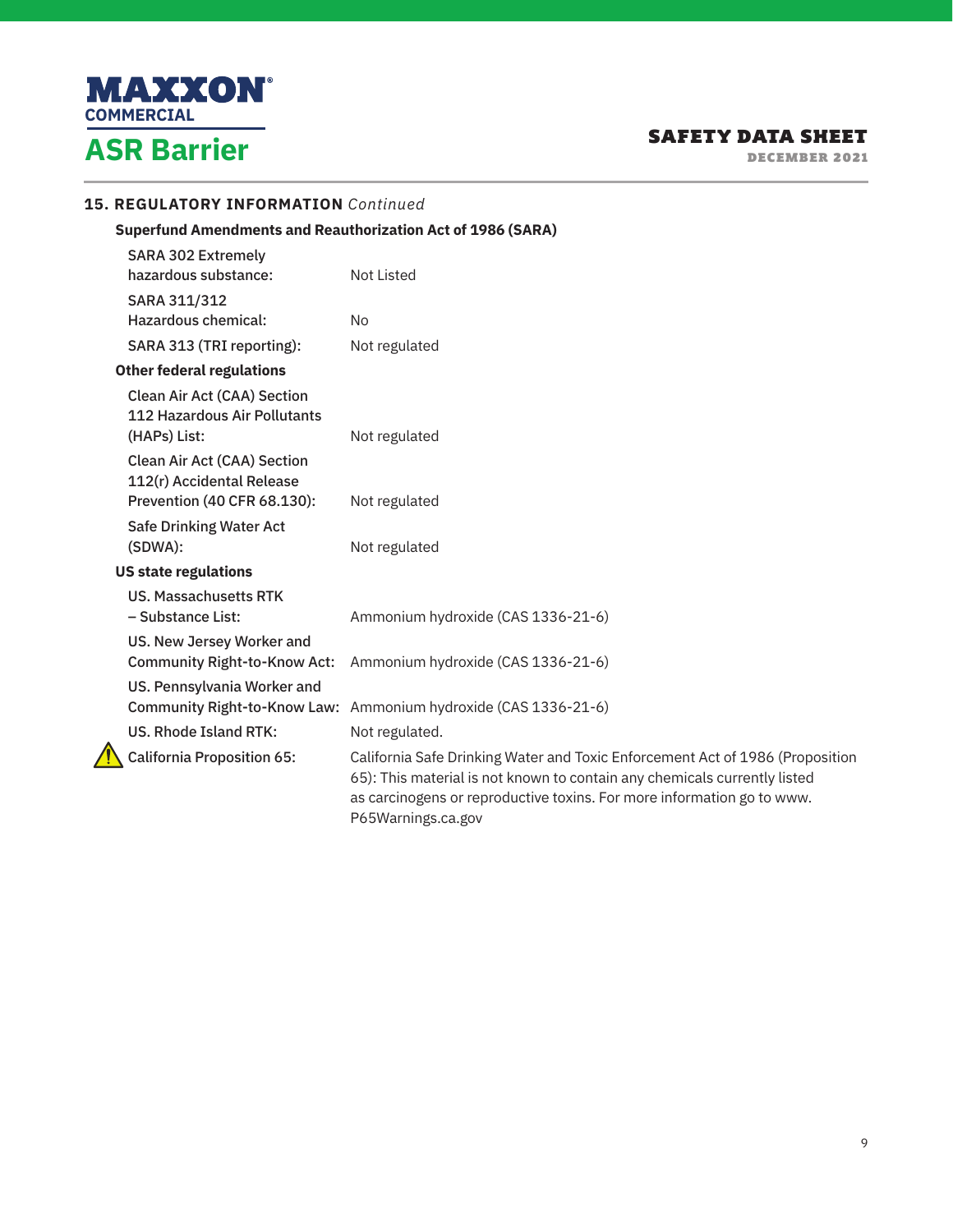

DECEMBER 2021

## **15. REGULATORY INFORMATION** *Continued*

#### **International Inventories**

| <b>COUNTRY(IES)</b><br><b>OR REGION</b> | <b>INVENTORY NAME</b>                                                     | <b>ON INVENTORY</b> |
|-----------------------------------------|---------------------------------------------------------------------------|---------------------|
| Australia                               | Australian Inventory of Chemical Substances (AICS)                        | <b>Yes</b>          |
| Canada                                  | Domestic Substances List (DSL)                                            | <b>Yes</b>          |
| Canada                                  | Non-Domestic Substances List (NDSL)                                       | N <sub>o</sub>      |
| China                                   | Inventory of Existing Chemical Substances in China (IECSC)                | Yes                 |
| Europe                                  | European Inventory of existing Commercial Chemical Substances<br>(EINECS) | <b>Yes</b>          |
| Europe                                  | European List of Notified Chemical Substances (ENCS)                      | No.                 |
| Japan                                   | Inventory of Existing and New Chemical Substances (ENCS)                  | Yes                 |
| Korea                                   | Existing Chemicals List (ECL)                                             | Yes                 |
| New Zealand                             | New Zealand Inventory                                                     | Yes                 |
| Philippines                             | Philippine Inventory of Chemicals and Chemical Substances (PICCS)         | Yes                 |
| Taiwan                                  | Taiwan Chemical Substance Inventory (TCSI)                                | Yes                 |
| United States &<br>Puerto Rico          | Toxic Substances Control Act (TSCA) Inventory                             | Yes                 |

*\*A "Yes" indicates this product complies with the inventory requirements administered by the governing country(ies). A "No" indicates that one or more components of the product are not listed or exempt from listing on the inventory administered by the governing country(ies).*